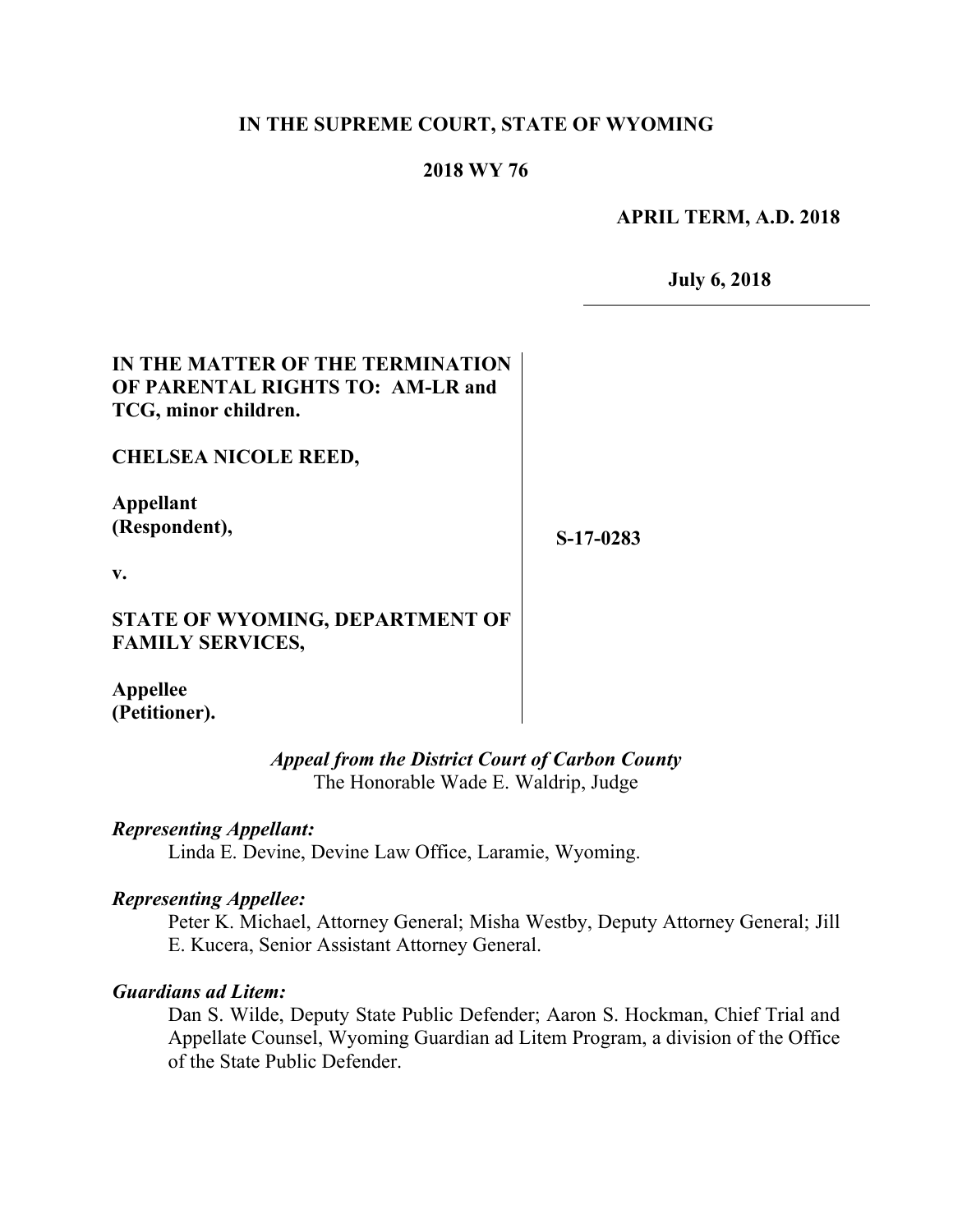*Before DAVIS, C.J., and BURKE\* , KAUTZ, FOX, and BOOMGAARDEN, JJ.*

*\*Chief Justice at time of brief only conference.*

**NOTICE: This opinion is subject to formal revision before publication in Pacific Reporter Third. Readers are requested to notify the Clerk of the Supreme Court, Supreme Court Building, Cheyenne, Wyoming 82002, of any typographical or other formal errors so that correction may be made before final publication in the permanent volume**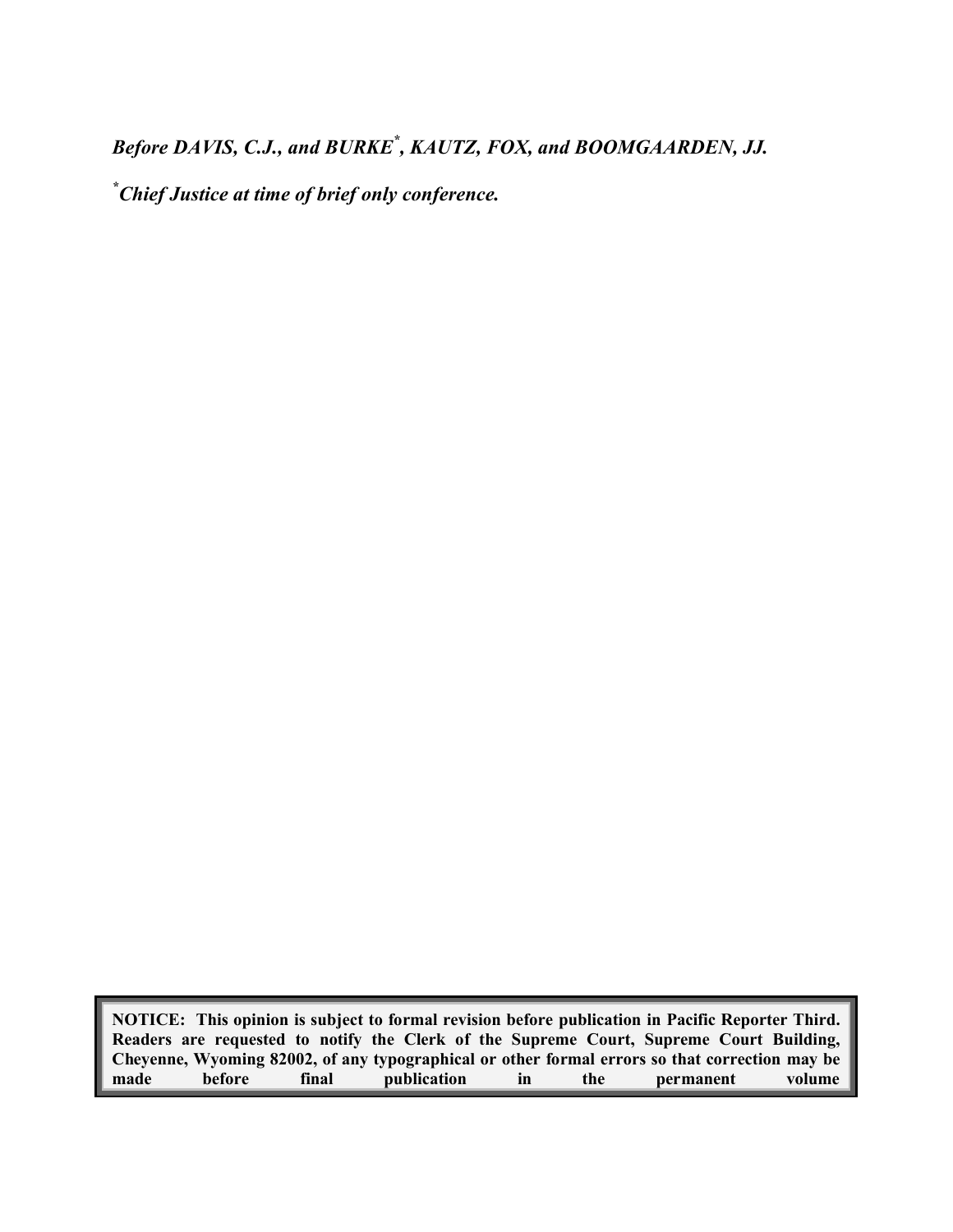### **BOOMGAARDEN, Justice**.

[¶1] Appellant, Chelsea Reed (Mother), appeals the district court's termination of her parental rights to her minor children, AM-LR and TCG. Mother claims she was denied due process of law during the prior neglect proceedings. We affirm.

### *ISSUE*

[¶2] Mother's sole issue on appeal is: "Were Mother's Due Process Rights violated when she was not given Notice of a Permanency Hearing or her Right to request an Evidentiary Hearing?" We state the dispositive issue as: May Mother collaterally attack the juvenile court's permanency order by appealing the district court's termination of parental rights order?

## *FACTS*

[¶3] Mother has two children, AM-LR born in 2011 and TCG born in 2014. Proceedings in this case began in late December 2014, when the state filed a juvenile neglect action against Mother<sup>1</sup> following a second report from the Rawlins Police Department about deplorable and unsafe living conditions in Mother's home.<sup>2</sup> Mother denied the neglect allegations at the shelter care and initial hearing; the juvenile court placed the children in DFS custody for familial foster care placement. Mother later admitted to the neglect allegations at the adjudicatory hearing on March 9, 2015.

[¶4] Following the adjudicatory hearing, the juvenile court appointed a multidisciplinary team (MDT), which recommended reunification as the initial permanency goal. In its October 23, 2015, *Order on Review Hearing*, the juvenile court found DFS was "making reasonable efforts for a permanency plan of reunification and a concurrent plan of adoption with family."<sup>3</sup>

 $\overline{a}$ <sup>1</sup> The state filed the neglect petition against Mother and Joshua Golden, the children's father (Father). The Department of Family Services (DFS) petitioned to terminate Mother's and Father's parental rights to AM-LR and TCG in a separate civil action on July 25, 2016. Father failed to answer that petition. The district court entered default against Father and ordered his parental rights terminated on December 22, 2016, and February 9, 2017, respectively. Father's parental rights are not at issue in this appeal.

<sup>&</sup>lt;sup>2</sup> Police first took protective custody of AM-LR and TCG in October 2014, after a DFS worker and a Rawlins police officer observed animal feces and cigarette butts littering the floors, dirty diapers and weeks old dirty dishes in the home. Mother regained custody a few days later after cleaning up the home. <sup>3</sup> The record indicates at that time "adoption with family" contemplated adoption by Father's parents in Arkansas. Ultimately, DFS denied any placement with Father's parents and the MDT expected the children's familial foster parents in Cheyenne to adopt both children.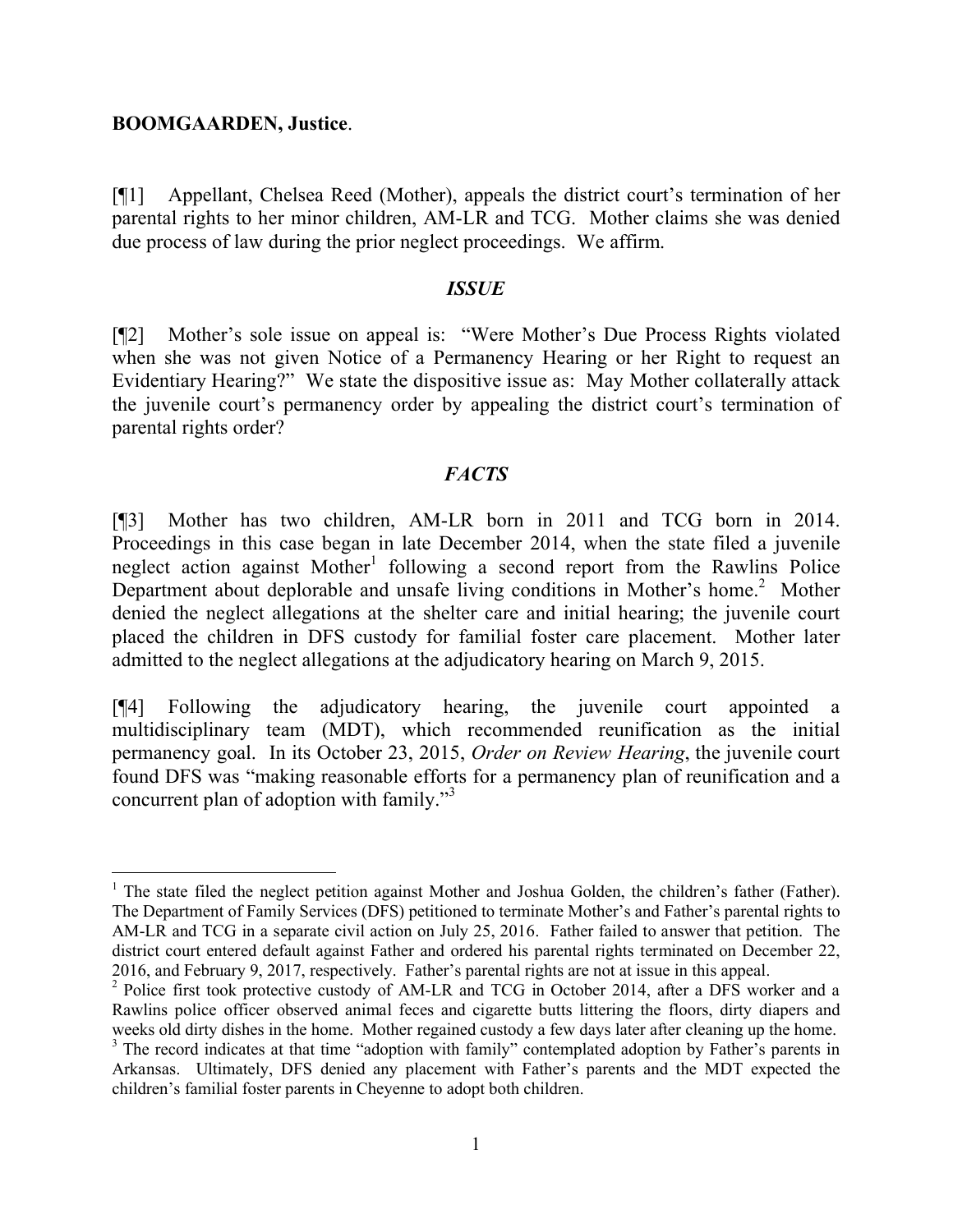[¶5] In January 2016, at the first permanency hearing, the juvenile court adopted the MDT's recommendation to give Mother another three months to comply with the case plan and court requirements to regain custody of her children, notwithstanding Mother's lack of effort during the prior year. The MDT advised Mother it would change its recommended permanency goal from reunification with a concurrent goal of adoption, to termination and adoption, if Mother failed to make substantial progress. Mother failed to make the necessary progress and, consequently, at the next MDT meeting in April 2016, the MDT recommended changing the permanency plan to adoption. Mother was notified of, but did not attend, the April 2016 MDT meeting; Mother's attorney did attend the meeting. The juvenile court accepted the new permanency recommendation after hearing from all parties, including Mother and her attorney, during a review hearing on April 18, 2016. Mother did not appeal the juvenile court's April 25, 2016, *Order Upon Review Hearing* despite the fact it found "efforts to reunify are no longer necessary" and DFS is "making reasonable efforts at the concurrent permanency plan of adoption."

[¶6] Mother also did not appeal the juvenile court's July 21, 2016, order following a permanency hearing on July 18, 2016, which incorporated the MDT's continued recommendation for a permanency goal of termination of parental rights and adoption. DFS filed a civil action in district court to terminate Mother's parental rights on July 25, 2016.

[¶7] The district court held a bench trial on July 12-13, 2017, and entered an order terminating Mother's parental rights to AM-LR and TCG pursuant to Wyo. Stat. Ann. §§  $14-2-309(a)(iii)$  and (v) (Lexis Nexis 2017), on July 26, 2017. The district court found clear and convincing evidence to support both statutory grounds for termination: 1) the children were neglected, DFS' reasonable efforts to rehabilitate were unsuccessful, and both AM-LR's and TCG's health and safety would be seriously jeopardized if they returned to live with Mother; and, 2) AM-LR and TCG had been in foster care for thirty consecutive months and Mother was unfit to have custody and control of the children. Mother timely appealed from the July 26, 2017, termination order.

# *DISCUSSION*

[¶8] Mother does not challenge the sufficiency of the evidence to terminate her parental rights or raise *any* issue on appeal relating to the termination proceeding. She instead alleges the juvenile court violated her due process rights in the neglect proceedings by failing to notify her of a change in the nature of the July 18, 2016, hearing, and her right to request an evidentiary hearing. Mother did not attempt to challenge the neglect proceedings directly. Instead, she is using her appeal of the district court's termination of parental rights order to collaterally attack the juvenile court's July 21, 2016, *Order Upon Permanency Hearing* – an order stemming from a separate proceeding in a different court. Whether Mother may collaterally attack the juvenile court's permanency order by appealing the district court's termination of parental rights order is a question of law we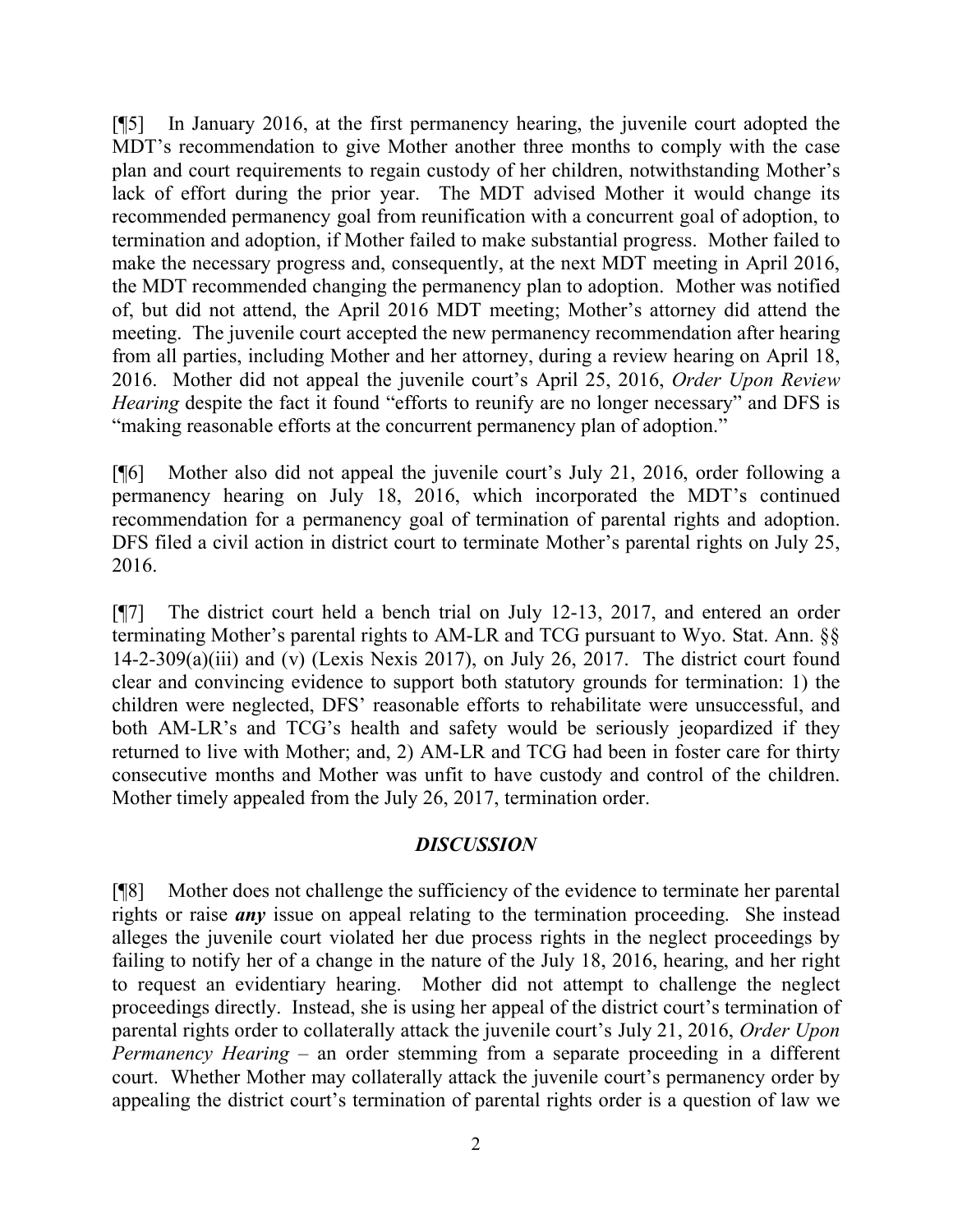review de novo. *In re Adoption of SSO*, 2017 WY 142, ¶ 8, 406 P.3d 723, 726 (Wyo. 2017) (citing *In re Estate & Guardianship of Andrews*, 2002 WY 17, ¶ 15, 39 P.3d 1021, 1025-26 (Wyo. 2002)).

[¶9] We have long recognized "termination proceedings are entirely separate and distinct from neglect proceedings, deriving their respective genesis from separate statutes and requiring different burdens of proof." *In re MN v. State*, 2003 WY 135, ¶ 37, 78 P.3d 232, 240 (Wyo. 2003). The Child Protection Act governing abuse/neglect proceedings, specifically provides, "[a]ny party including the state may appeal any final order, judgment or decree of the juvenile court to the supreme court within the time and in the manner provided by the Wyoming Rules of Appellate Procedure." Wyo. Stat. Ann. § 14- 3-432(a) (Lexis Nexis 2017). The Wyoming Rules of Appellate Procedure provide that an order is appealable if it affects a substantial right and is made in a special proceeding. W.R.A.P. 1.05(b). "Proceedings in juvenile court are special proceedings." *DH v. Wyo. Dep't of Family Servs. (In re "H" Children)*, 2003 WY 155, ¶ 61, 79 P.3d 997, 1014 (Wyo. 2003). We previously determined a juvenile court order ceasing efforts toward reunification affects a parent's substantial rights and we treated such an order as appealable. *AA v. Wyo. Dep't of Family Servs. (In re HP)*, 2004 WY 82, ¶ 23, 93 P.3d 982, 989 (Wyo. 2004); *see also KC v. State (In the Interest of GC)*, 2015 WY 73, ¶ 33, 351 P.3d 236, 245 (Wyo. 2015).

[¶10] An order from which an appeal lies constitutes a "judgment" as used in the Wyoming Rules of Civil Procedure. W.R.C.P. 54(a); *In Interest of NP*, 2017 WY 18, 389 P.3d 787, 791 n.1 (Wyo. 2017) (citations omitted) (explaining that the Rules of Civil Procedure are applicable to abuse and neglect cases). Therefore, the juvenile court's July 21, 2016, *Order Upon Permanency Hearing* was a judgment, the collateral attack of which generally is disallowed. *See, e.g*., *SSO*, ¶ 9, 406 P.3d at 726; *Moore v. State*, 2009 WY 108, ¶ 12, 215 P.3d 271, 274 (Wyo. 2009); *Osborn v. Painter*, 909 P.2d 960, 963–64 (Wyo. 1996) (and authorities cited therein); *see also, Interest of K.R.T.,* 505 S.W.3d 864, 868 (Mo. Ct. App. 2016) (citation omitted) (explaining "[g]enerally, a judgment must be challenged via direct appeal and not by a collateral attack"). If the juvenile court had lacked jurisdiction, its judgment would be void and subject to collateral attack. *SSO*, ¶ 9, 406 P.3d at 726-27; *Moore*, ¶ 12, 215 P.3d at 274; 50 C.J.S. Judgments § 724; 43 C.J.S. Infants § 170; *see also, K.R.T.*, 505 S.W.3d at 868 (citation omitted) (explaining that "if a judgment was made without subject-matter jurisdiction or personal jurisdiction, the judgment would be void so that a collateral attack would be permissible"). However, Mother does not challenge the juvenile court's jurisdiction in the neglect proceedings in which she admitted the allegations brought against her. Consequently, Mother's remedy, if she had one, was in juvenile court. Mother failed to appeal the *Order Upon Permanency Hearing* and cannot collaterally attack that order here under the guise of appealing the district court's order terminating Mother's parental rights.